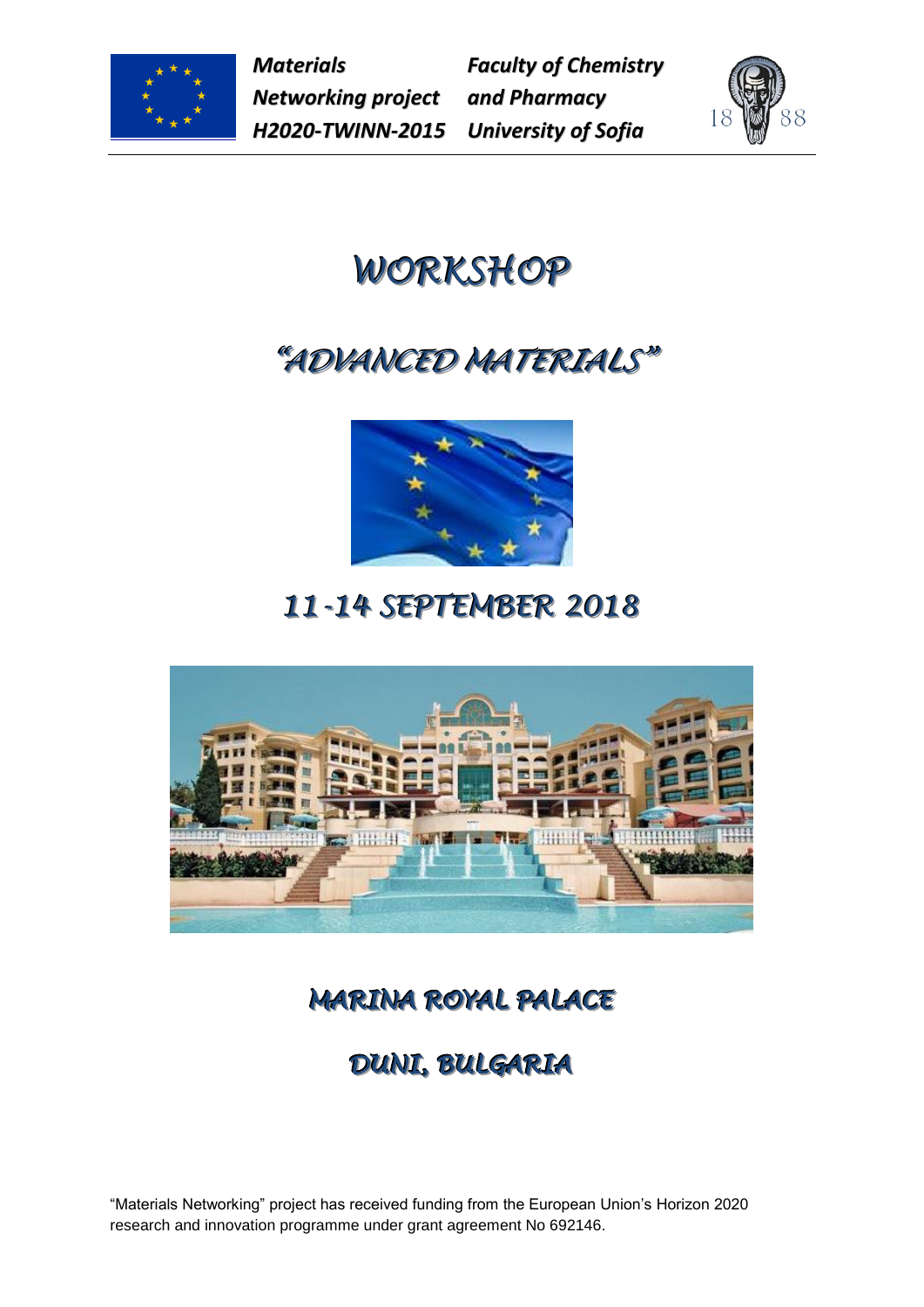#### *Program Tuesday, 11 th September*

| 17:00                    | <b>Opening</b> – Georgi Vayssilov – project coordinator                                            |
|--------------------------|----------------------------------------------------------------------------------------------------|
| 17:10                    | <b>Krassimir Danov</b>                                                                             |
| OP <sub>1</sub>          | "Growth of wormlike micelles in nonionic surfactant solutions: Quantitative theory vs. experiment" |
| 17:30                    | Slavka Tcholakova                                                                                  |
| OP <sub>2</sub>          | "Rheology of foams formed from polymer-surfactant mixtures"                                        |
| 17:50                    | <b>Lachezar Christov</b>                                                                           |
| OP <sub>3</sub>          | "Numerical calculation of molecular weight characteristics of polymers produced by atom transfer   |
|                          | radical polymerization"                                                                            |
| 18:10                    | Zhulieta Valkova                                                                                   |
| OP <sub>4</sub>          | "Self-shaping' of multicomponent drops"                                                            |
| 18:30                    | Nadya Politova-Brinkova                                                                            |
| OP <sub>5</sub>          | "Self-regulation of foam volume and bubble size during foaming via shear mixing"                   |
| 18:50<br>SO <sub>1</sub> | <b>Fatmegyul Mustan</b>                                                                            |
|                          | "Role of surface rheological properties for the kinetics of bubble Ostwald ripening in saponin-    |
|                          | stabilized foams"                                                                                  |
| 19:00                    | <b>Dinner</b>                                                                                      |

#### *Wednesday, 12 th September*

| 09:00<br>OP <sub>6</sub> | Stefan Tsakovski<br>"MANOVA studies on toxicity and endocrine disrupting potential of packaging materials exposed to<br>different extraction schemes"                               |
|--------------------------|-------------------------------------------------------------------------------------------------------------------------------------------------------------------------------------|
| 09:20                    | Assya Bojinova                                                                                                                                                                      |
| OP7                      | "Pharmaceutical drugs photodegradation by mechano achivated ZnO catalysts"                                                                                                          |
| 09:40                    | Valentina Lyubomirova                                                                                                                                                               |
| OP <sub>8</sub>          | "Analytical problems in the mass spectrometric analysis of environmental samples"                                                                                                   |
| 10:00<br>SO <sub>2</sub> | Júlia Garcia<br>"Synthesis and characterization of carbon supported Pt(Cu) core-shell nanoparticles for hydrogen<br>oxidation in low temperature fuel cells"                        |
| 10:10<br>SO <sub>3</sub> | Katarina Josifovska<br>"Endocrine Disruptors in water samples: A conjoined experimental and theoretical study under GC-<br>MS conditions"                                           |
| 10:20                    | <b>Coffee Break</b>                                                                                                                                                                 |
| 10:50<br>OP <sub>9</sub> | <b>Todor Dudev</b><br>"Competition between abiogenic $Al^{3+}$ and native $Mg^{2+}$ , $Fe^{2+}$ and $Zn^{2+}$ ions in protein binding sites:<br>Implications for aluminum toxicity" |
| 11:10                    | Alia Tadjer, Hristo Rasheev                                                                                                                                                         |
| OP <sub>10</sub>         | "DFT-based molecular design of alkaline-ion batteries"                                                                                                                              |
| 11:30<br>OP11            | Kai S. Exner<br>"Recent model development in theoretical electrochemistry in order to close the apparent community<br>gap between electrocatalysis and battery research"            |
| 11:50                    | Iskra Koleva                                                                                                                                                                        |
| SO <sub>4</sub>          | "Stable subsurface carbon - a general feature of noble metal nanoparticles and surfaces"                                                                                            |
| 12:00<br>SO <sub>5</sub> | Lorena Vega<br>"Atomic arrangement of PtCu bimetallic nanoparticles determined using topological energy                                                                             |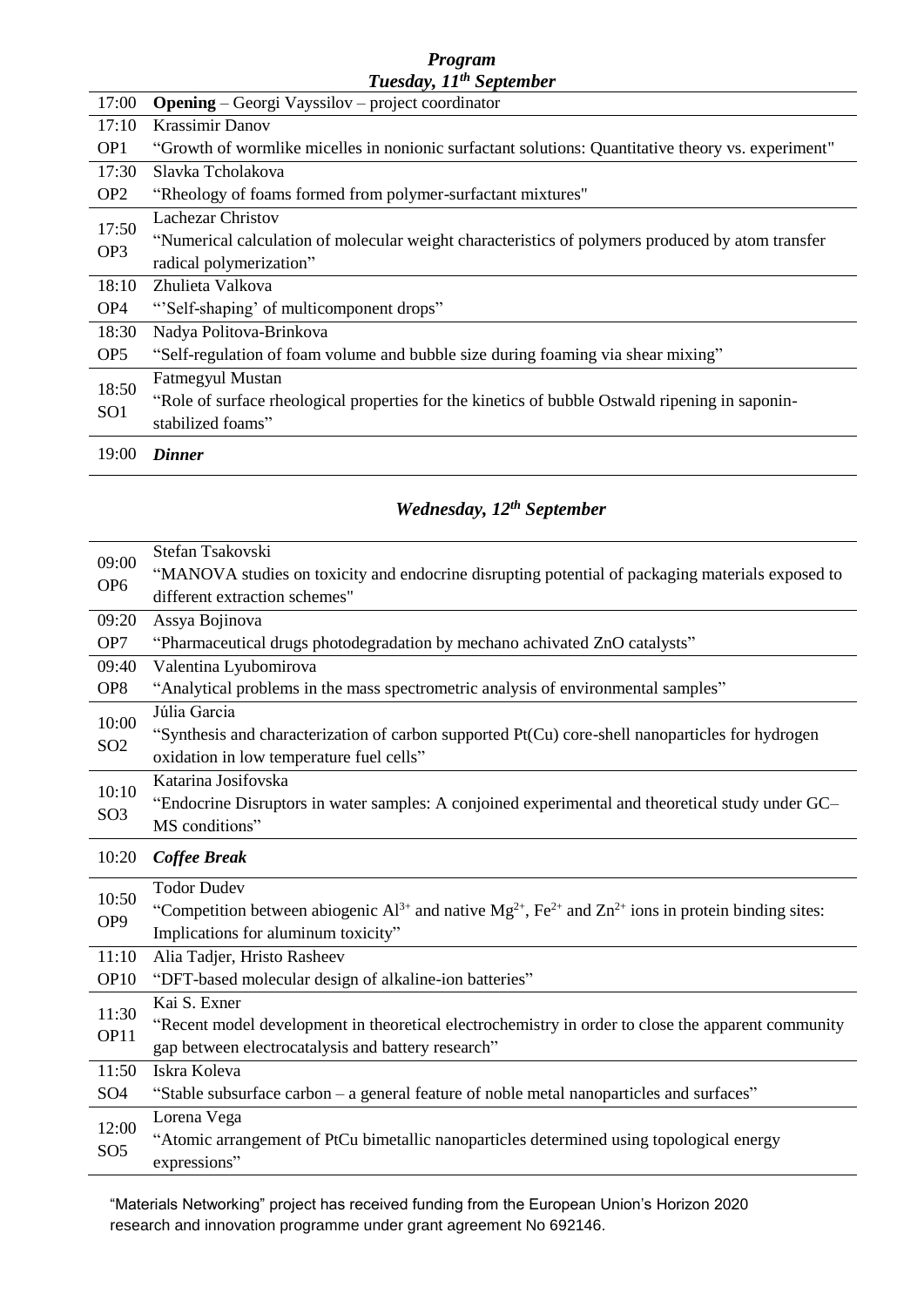| 12:10                    | Lunch                                                                                                                                               |
|--------------------------|-----------------------------------------------------------------------------------------------------------------------------------------------------|
| 16:00                    | Ana Koleva                                                                                                                                          |
| OP <sub>12</sub>         | "Coumarins and their behavior in ultrasound promoted metal-mediated reactions"                                                                      |
| 16:20                    | Vladimir Gelev                                                                                                                                      |
| OP13                     | "New stable isotope probes for NMR of proteins"                                                                                                     |
| 16:40                    | Rumen Lyapchev                                                                                                                                      |
| SO <sub>6</sub>          | "Influence of the NHC-system on the auxiliary ligand behavior in palladium allyl complexes in                                                       |
|                          | solution"                                                                                                                                           |
| 16:50                    | <b>Aleksey Vasilev</b>                                                                                                                              |
| OP14                     | "E-Z photoisomerization in photoswitchable molecular machines for triplet-triplet annihilation                                                      |
|                          | upconversion accelerated molecular organic solar thermal systems"                                                                                   |
| 17:10                    | <b>Coffee Break</b>                                                                                                                                 |
| 17:40                    | Kai Zhang                                                                                                                                           |
| OP15                     | "Designing conjugated polymers for visible light photocataslysis"                                                                                   |
| 18:00                    | Gergana Georgieva                                                                                                                                   |
| OP <sub>16</sub>         | "Synergistic micellar growth in mixed surfactant solutions: Rheology and cryo-TEM imaging"                                                          |
| 18:20                    | <b>Martin Tsvetkov</b>                                                                                                                              |
| OP17                     | "Visible light-driven photocatalytic activity of magnetic recoverable ternary g-C <sub>3</sub> N <sub>4</sub> /rGO/ZnFe <sub>2</sub> O <sub>4</sub> |
|                          | nanocomposites"                                                                                                                                     |
| 18:40                    | <b>Vesselin Petrov</b>                                                                                                                              |
| OP <sub>18</sub>         | "On the multistate of 2'-hydroxyflavylium-flavanone system. Illustrating the concept of a timer with                                                |
|                          | reset at the molecular level"                                                                                                                       |
| 19:00                    | Tahmida Huq                                                                                                                                         |
| SO <sub>7</sub>          | Improving charge extraction from bismuth oxyiodide photovoltaics with 2-d metal dichalcogenide                                                      |
|                          | transport layers"                                                                                                                                   |
| 19:10<br>SO <sub>8</sub> | Kai Philipps                                                                                                                                        |
|                          | "Next generation organic light-emitting diodes (OLED) based on thermally activated delayed                                                          |
|                          | fluorescence (TADF) polymers"                                                                                                                       |
| 19:20                    | <b>Dinner</b>                                                                                                                                       |

#### *Thursday, 13th September*

| 09:00            | Petar Petrov                                                                                |
|------------------|---------------------------------------------------------------------------------------------|
| OP <sub>19</sub> | "Exploiting polymer chemistry towards advanced functional nanocarriers development"         |
| 09:20            | Aneli Nedelcheva                                                                            |
| <b>OP20</b>      | "The importance of integrated approach in pharmacognosy: Study based on Bulgarian medicinal |
|                  | plants listed in the European pharmacopoeia"                                                |
| 09:40            | David Ng                                                                                    |
| OP <sub>21</sub> | "Polymer conjugates for therapeutic applications"                                           |
| 10:00            | Elisaveta Mladenova                                                                         |
|                  | "Analytical approach for botanical origin determination of Bulgarian honeydew honeys and    |
| <b>OP22</b>      | monofloral honeys"                                                                          |
| 10:20            | Stiliyana Pereva                                                                            |
| OP <sub>23</sub> | "On the efficiency of cyclodextrin-based inclusion complexes with ibuprofen"                |
| 10:40<br>OP24    | <b>Stoyan Smoukov</b>                                                                       |
|                  | "Growing Polymeric Micro- and Nanoparticles with Regular Anisotropic Shapes – Towards a     |
|                  | Scalable Bottom-Up Synthesis"                                                               |